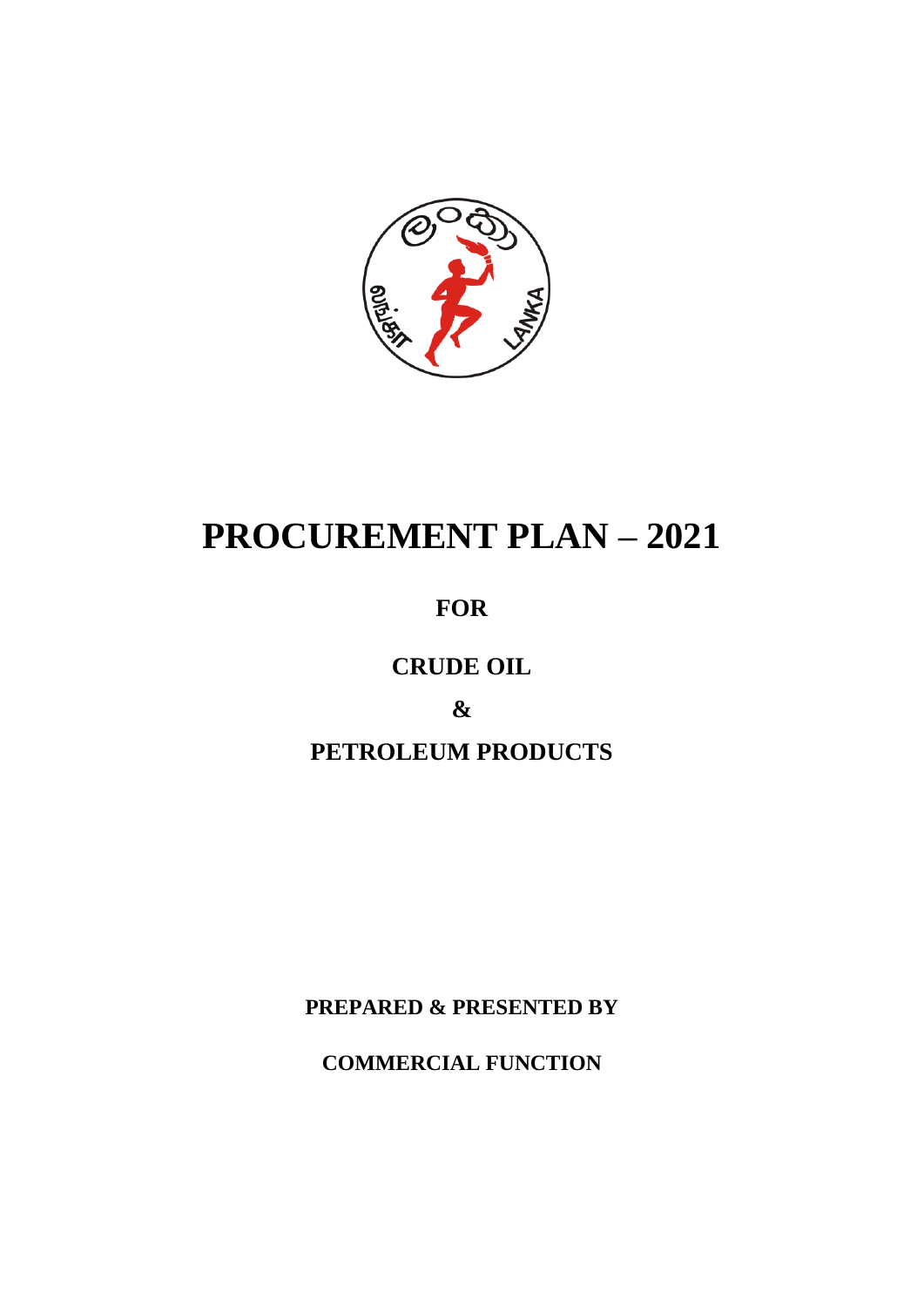#### **CONTENTS**

| 1              |             |                                                                                    |  |
|----------------|-------------|------------------------------------------------------------------------------------|--|
| $\overline{2}$ |             |                                                                                    |  |
|                | 2.1         |                                                                                    |  |
|                | 2.2         |                                                                                    |  |
|                | 2.3         |                                                                                    |  |
|                | 2.4         | Forecasted Aviation Gasoline, Bitumen & Lubricant Demand for 20213                 |  |
| 3              |             |                                                                                    |  |
|                | 3.1<br>2020 | Balance Cargos to be imported in 2021 through Term Contracts scheduled during<br>4 |  |
|                | 3.2         |                                                                                    |  |
|                | 3.3         | Quantity scheduled to be imported through existing term contract (2020) and        |  |
|                | 3.4         | Balance Quantity to be imported after the allocation of the Term Tenders5          |  |
| $\overline{4}$ |             |                                                                                    |  |
|                | 4.1         |                                                                                    |  |
|                | 4.2         |                                                                                    |  |
| 5              |             |                                                                                    |  |
| 6              |             |                                                                                    |  |
| 7              |             |                                                                                    |  |
| 8              |             |                                                                                    |  |
|                | 8.1         |                                                                                    |  |
|                |             |                                                                                    |  |
|                | 8.2         |                                                                                    |  |
|                |             |                                                                                    |  |
|                | 8.3         |                                                                                    |  |
|                |             |                                                                                    |  |
|                | 8.4         |                                                                                    |  |
|                |             |                                                                                    |  |
|                | 8.5         |                                                                                    |  |
|                |             |                                                                                    |  |
|                | 8.6         |                                                                                    |  |
|                |             |                                                                                    |  |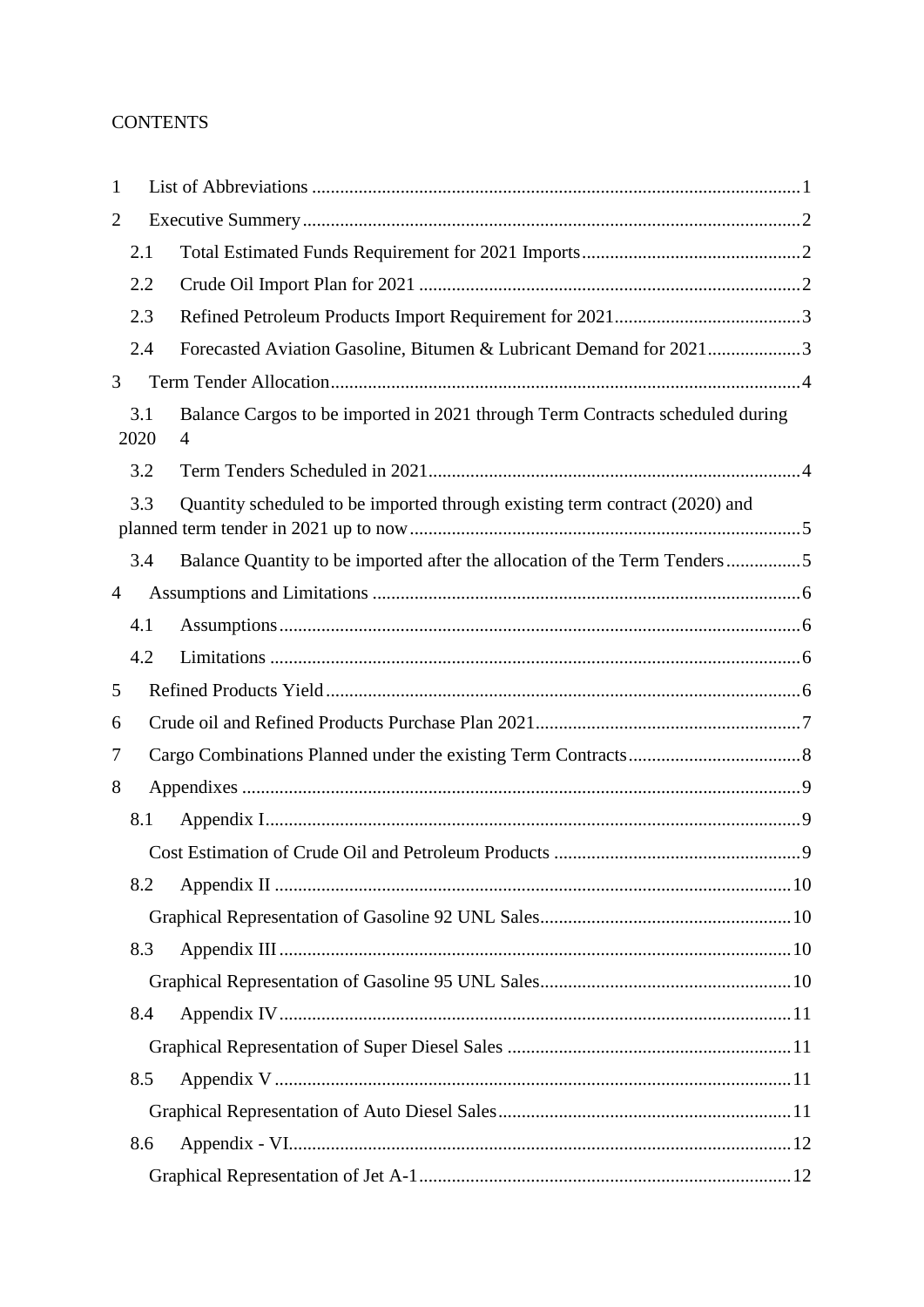### LIST OF TABLES

| Table 3. Refined Petroleum Products Import Requirement for 2021 3                      |
|----------------------------------------------------------------------------------------|
| Table 4. Forecasted Aviation Gasoline, Bitumen & Lubricant Demand3                     |
| Table 5. Balance Cargos to be imported in 2021 through Term Contracts scheduled during |
|                                                                                        |
|                                                                                        |
| Table 7. Quantity scheduled to be imported through existing term contract (2020) and   |
|                                                                                        |
|                                                                                        |
|                                                                                        |
|                                                                                        |
|                                                                                        |
|                                                                                        |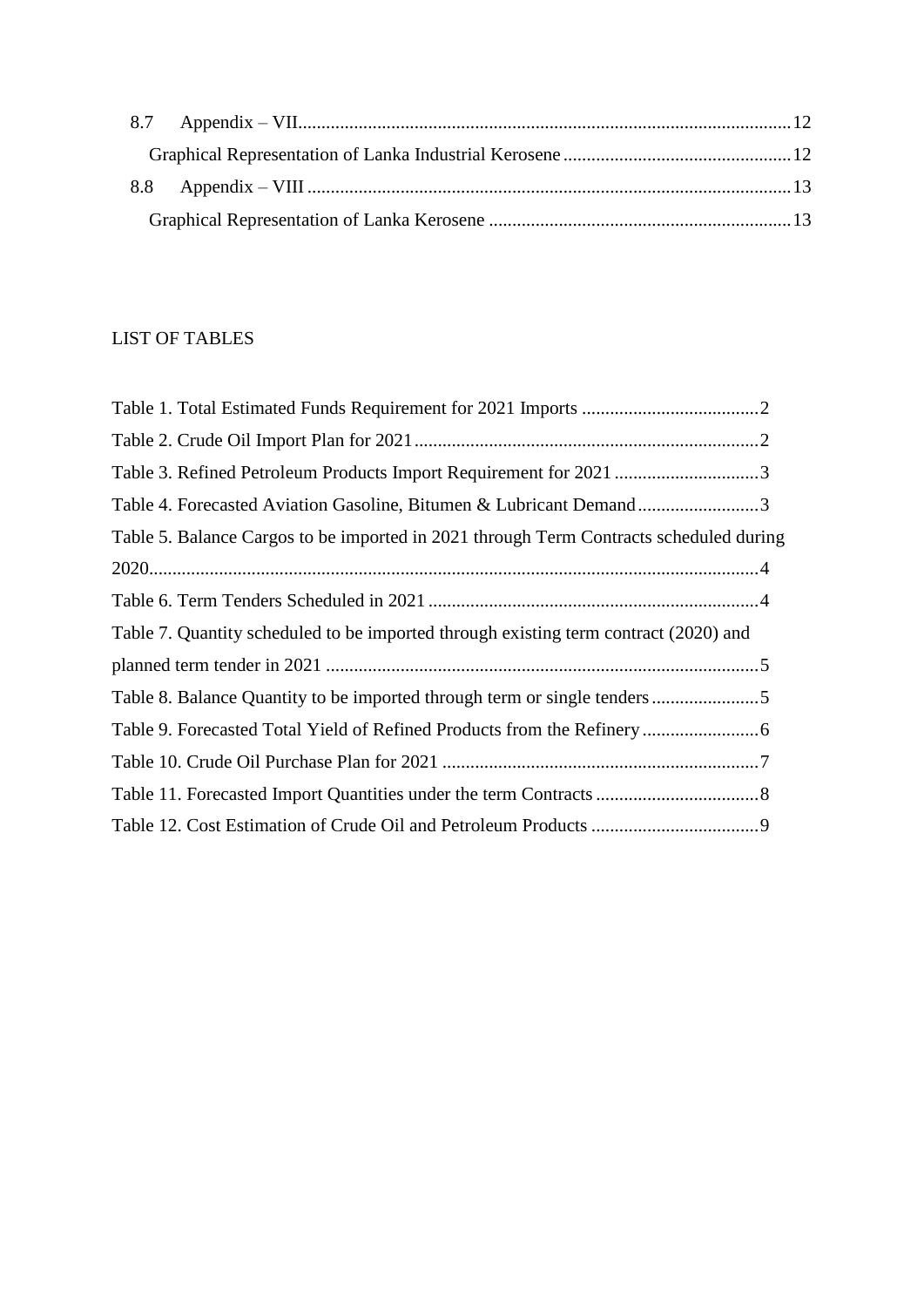# <span id="page-3-0"></span>**1 List of Abbreviations**

|                | AV Gas = Aviation Gasoline                                        |
|----------------|-------------------------------------------------------------------|
|                | $ADNOC = Abu Dhabi National Oil Company$                          |
| $BBL = Barrel$ |                                                                   |
|                | $CPC = Ceylon$ Petroleum Corporation                              |
|                | $CEB = Ceylon$ Electricity Board                                  |
|                | DAP = Delivered at Place                                          |
|                | $Kg = Kilogram$                                                   |
|                | $MT = Metric Tons$                                                |
|                | $Mn.Liters = Million liters$                                      |
|                | $Ppm = Parts Per$ Million                                         |
|                | SSCAPC = Special Standing Cabinet Appointed Procurement Committee |
|                | $SRC = Stock Review Committee$                                    |
| TEC            | $=$ Technical Evaluation Committee                                |

USD = United States Dollars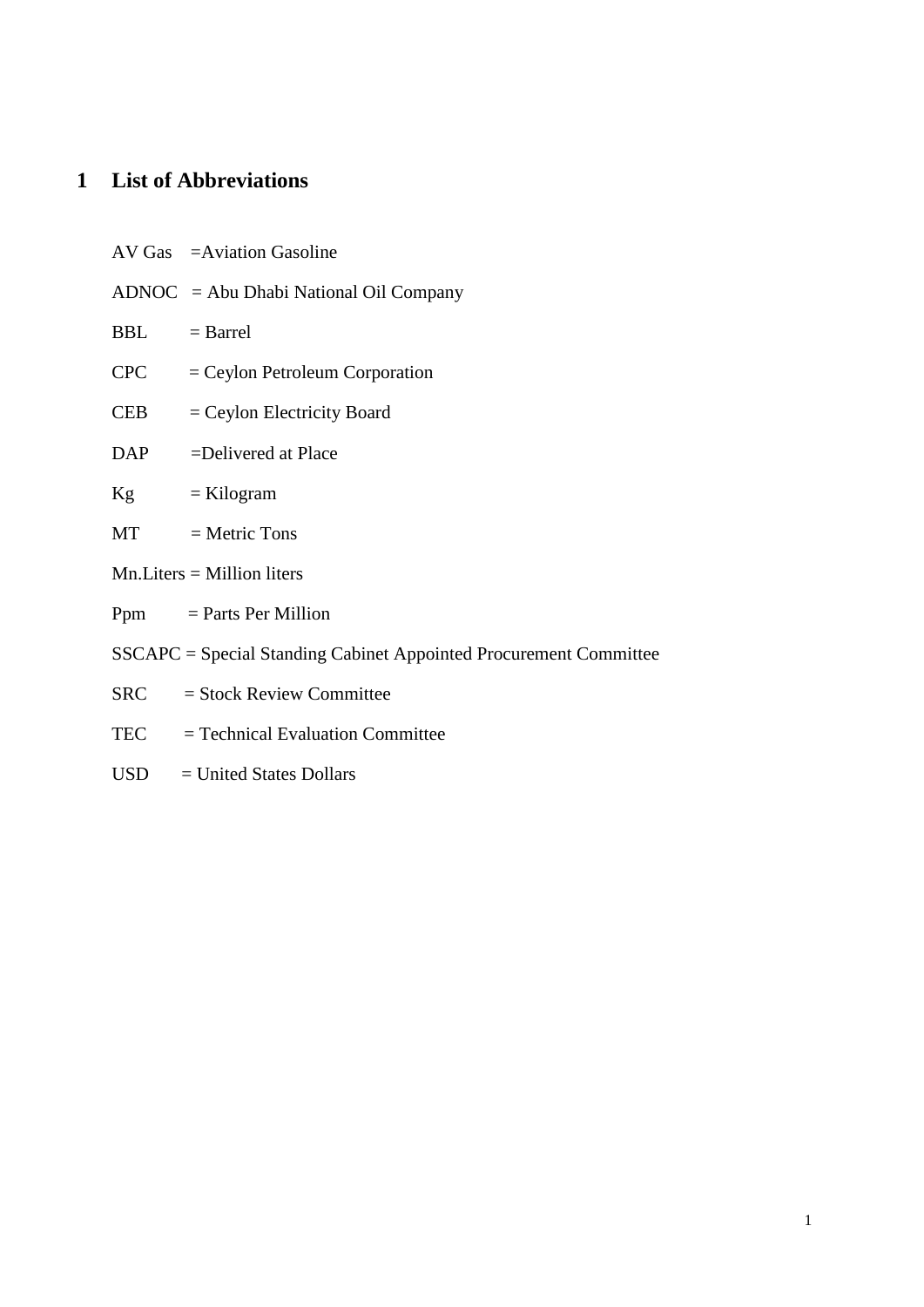### <span id="page-4-0"></span>**2 Executive Summery**

#### <span id="page-4-1"></span>**2.1 Total Estimated Funds Requirement for 2021 Imports**

<span id="page-4-3"></span>

| <b>Crude Cost</b><br>(USD Million) | <b>Cost of Refined Products</b><br>(USD Million) | <b>Total Import Cost of Crude Oil</b><br>& Refined Products<br>(USD Million) |
|------------------------------------|--------------------------------------------------|------------------------------------------------------------------------------|
| 721.35                             | 1778.27                                          | 2,499.62                                                                     |

Table 1. Total Estimated Funds Requirement for 2021 Imports

Source: Based on the data given by Finance Function

#### <span id="page-4-2"></span>**2.2 Crude Oil Import Plan for 2021**

|  |  | Table 2. Crude Oil Import Plan for 2021 |  |
|--|--|-----------------------------------------|--|
|  |  |                                         |  |

<span id="page-4-4"></span>

| <b>Crude Type</b> | <b>Required Quantity</b><br>(MT) | <b>Estimated Shipments</b> | <b>Estimated Delivery</b> |  |
|-------------------|----------------------------------|----------------------------|---------------------------|--|
| Murban Crude and  | 1,669,500                        | 18                         | 02 Shipments per          |  |
| Other Crude       |                                  |                            | month                     |  |

Throughput per day: 5,300 MT

Most feasible parcel size 90,000 MT/700,000 BBL

Source: Economics and scheduling forecasted data - 2021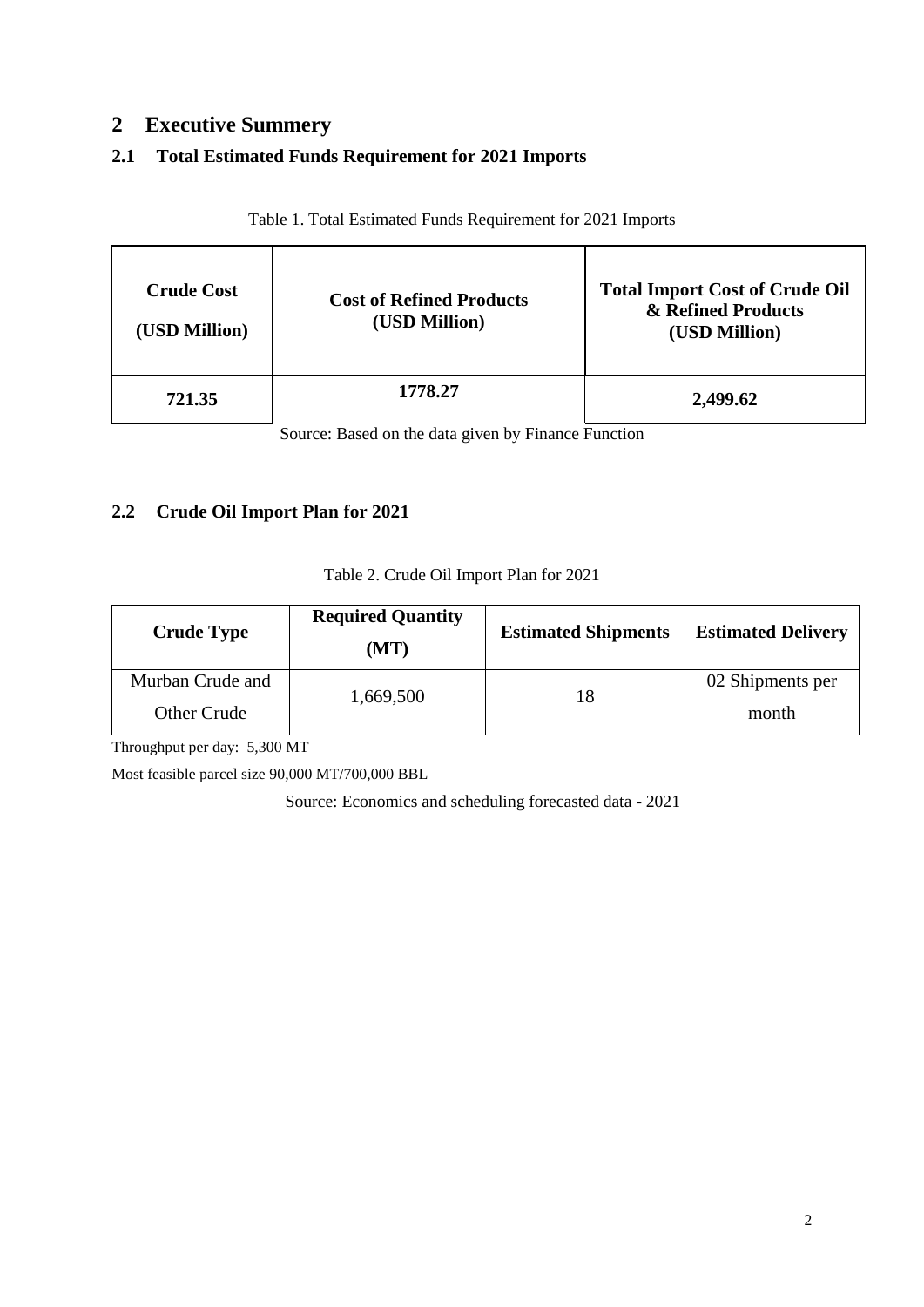#### <span id="page-5-2"></span><span id="page-5-0"></span>**2.3 Refined Petroleum Products Import Requirement for 2021**

|                                                 | <b>Gasoline</b><br>92 Octane | <b>Gasoline</b><br>95 Octane | <b>Super</b><br><b>Diesel</b> (Gas<br>Oil10 ppm) | <b>Auto Diesel</b><br>(Gas oil)<br>(With CEB) $*$ | Jet/Kero | <b>Bitumen</b> | <b>Fuel Oil*</b> |
|-------------------------------------------------|------------------------------|------------------------------|--------------------------------------------------|---------------------------------------------------|----------|----------------|------------------|
| Forecasted<br>Demand                            | 1,255,148                    | 177,770                      | 81,236                                           | 2,125,052                                         | 574,624  | 27,788         | 836,569          |
| Forecasted<br>Refinery<br>Production            | 168,889                      |                              |                                                  | 568,544                                           | 300,510  | 25,088         | 436,590          |
| <b>Forecasted</b><br>Quantity to<br>be Imported | 1,056,259                    | 177,770                      | 81,236                                           | 1,556,508                                         | 274,114  | 2,700          | 399,979          |

Table 3. Refined Petroleum Products Import Requirement for 2021

Units in MT

**\*** With CEB Forecasted Demand &Local Consumers' Annual Requirement

Source: Based on the Forecasted data

#### <span id="page-5-3"></span><span id="page-5-1"></span>**2.4 Forecasted Aviation Gasoline, Bitumen & Lubricant Demand for 2021**

Table 4. Forecasted Aviation Gasoline Demand

|          | <b>Aviation Gasoline</b><br>(MT) |
|----------|----------------------------------|
| Quantity | 264                              |

Source: Based on Forecasted data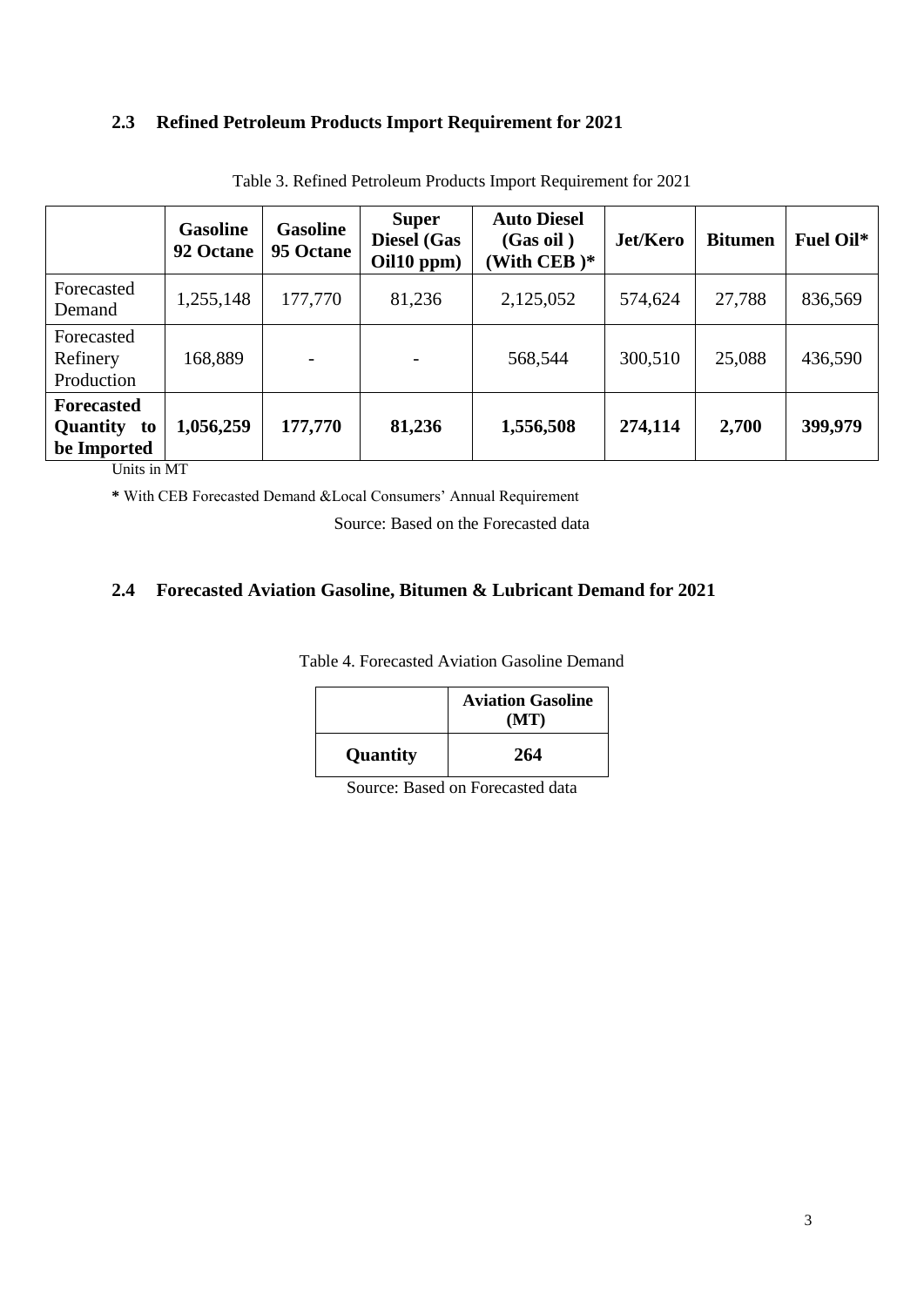## <span id="page-6-0"></span>**3 Term Tender Allocation**

#### <span id="page-6-1"></span>**3.1 Balance Cargos to be imported in 2021 through Term Contracts scheduled during 2020**

<span id="page-6-3"></span>

|  | Table 5. Balance Cargos to be imported in 2021 through Term Contracts scheduled during 2020 |  |  |  |  |  |
|--|---------------------------------------------------------------------------------------------|--|--|--|--|--|
|  |                                                                                             |  |  |  |  |  |

| N <sub>0</sub> | <b>Term Contract Reference No.</b>                                                 | Name of the<br><b>Supplier</b>                         | <b>Total</b><br><b>Shipments</b><br><b>Planned</b><br>under the<br><b>contract</b> | No of<br><b>Shipments</b><br>allocated for<br>2021 |
|----------------|------------------------------------------------------------------------------------|--------------------------------------------------------|------------------------------------------------------------------------------------|----------------------------------------------------|
| 1              | BK/TERM/CRUDE OIL/MURBAN/<br>2020-2021-R                                           | <b>Emirates National</b><br>Oil Company<br>(Singapore) | 12                                                                                 | 11                                                 |
| $\overline{2}$ | BK/TERM/GAS OIL(0.05%<br>$M.S.$ )/GAS OIL $(0.001\%$ M.S.)/DTB-<br>MUTHU/2020-2021 | <b>Emirates National</b><br>Oil Company<br>(Singapore) | 06                                                                                 | 06                                                 |
| 3              | BK/TERM/GAS OIL(0.05%<br>M.S.)/DTB-MUTHU/2020-2021                                 | <b>Emirates National</b><br>Oil Company<br>(Singapore) | 04                                                                                 | 04                                                 |
| $\overline{4}$ | BK/TERM/GASOLINE(92<br>UNL)/DTB-MUTHU/2020-2021                                    | E3 Energy UAE                                          | 06                                                                                 | 06                                                 |
| 5              | BK/TERM/GAS OIL(0.05%<br>M.S.)/MUTHU/2020-2021                                     | <b>Swiss Singapore</b>                                 | 06                                                                                 | 06                                                 |

Source: Based on the Commercial Function data

#### <span id="page-6-2"></span>**3.2 Term Tenders Scheduled in 2021**

|  |  | Table 6. Term Tenders Scheduled in 2021 |  |
|--|--|-----------------------------------------|--|
|  |  |                                         |  |

<span id="page-6-4"></span>

| N <sub>0</sub> | Term Contract Reference No.                         | Name of the<br><b>Supplier</b>   | <b>Total Shipments</b><br><b>Planned in 2021</b> |
|----------------|-----------------------------------------------------|----------------------------------|--------------------------------------------------|
|                | BK/TERM/GASOLINE(92-95 UNL)/DTB-<br>MUTHU/2020-2021 | <b>BB</b> Energy<br>Asia Pte Ltd | 07                                               |

Source: Based on the Commercial Function data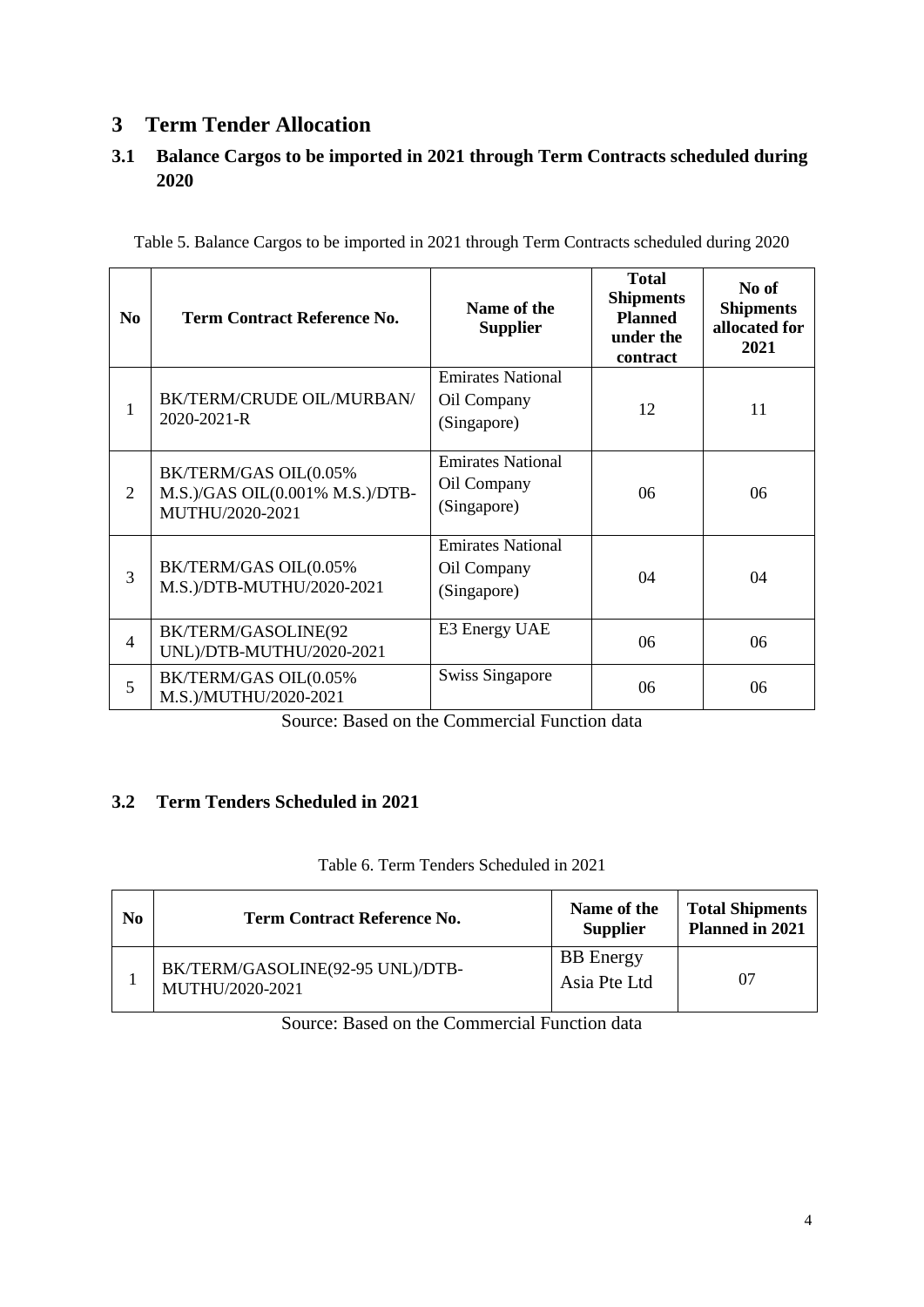#### <span id="page-7-0"></span>**3.3 Quantity scheduled to be imported through existing term contract (2020) and planned term tender in 2021 up to now**

| <b>Product</b>      | Quantity(MT) |
|---------------------|--------------|
| Gasoline 92 UNL     | 211,800      |
| Gasoline 95 UNL     |              |
| <b>Super Diesel</b> | 42,000       |
| <b>Auto Diesel</b>  | 554,800      |
| Jet/Kero            |              |

<span id="page-7-2"></span>Table 7. Quantity scheduled to be imported through existing term contract (2020) and planned term tender in 2021

#### <span id="page-7-1"></span>**3.4 Balance Quantity to be imported after the allocation of the Term Tenders**

|  |  |  |  | Table 8. Balance Quantity to be imported through term or single tenders |
|--|--|--|--|-------------------------------------------------------------------------|
|--|--|--|--|-------------------------------------------------------------------------|

<span id="page-7-3"></span>

|                                                         | <b>Gasoline</b><br>92 Octane | <b>Gasoline</b><br>95<br>Octane | <b>Gas</b><br>Oil10<br>ppm | <b>Gas oil</b><br><b>500 ppm</b> | Jet/Kero                 | <b>Bitumen</b> | Fuel Oil* |
|---------------------------------------------------------|------------------------------|---------------------------------|----------------------------|----------------------------------|--------------------------|----------------|-----------|
| <b>Forecasted</b><br><b>Quantity to be</b><br>imported  | 1,086,259                    | 177,770                         | 81,236                     | 1,556,508                        | 274,114                  | 2,700          | 399,979   |
| Quantity<br>already<br>scheduled to<br>be imported      | 211,800                      |                                 | 42,000                     | 554,800                          | $\overline{\phantom{a}}$ |                |           |
| remaining<br><b>Quantity to be</b><br>import in<br>2021 | 874,459                      | 177,770                         | 39,236                     | 1,001,708                        | 274,114                  | 2,700          | 399,979   |

Units in MT

Source: Based on the Forecasted data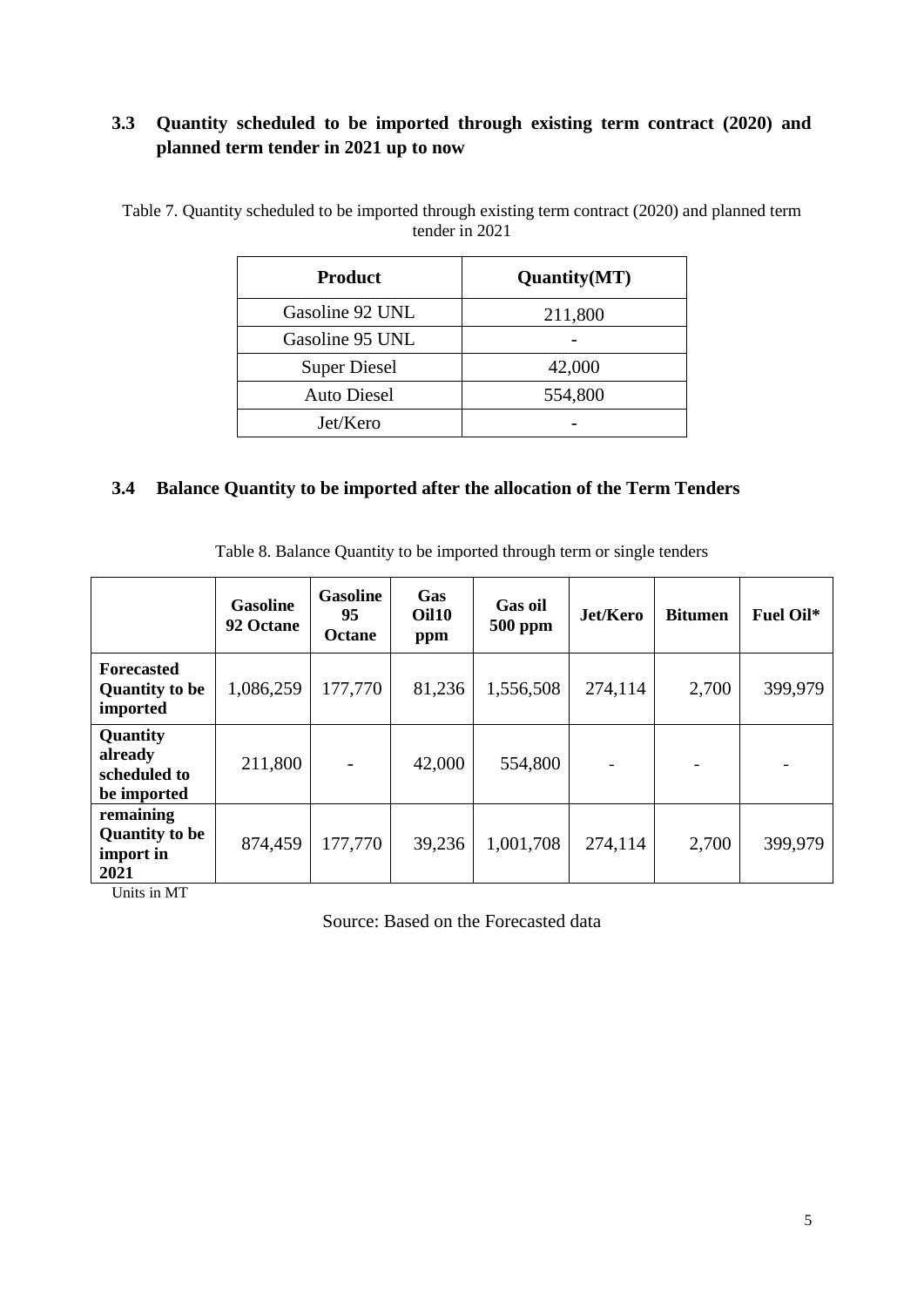#### <span id="page-8-0"></span>**4 Assumptions and Limitations**

#### <span id="page-8-1"></span>**4.1 Assumptions**

In order to prepare this Procurement plan, following assumptions were made;

- i. The number of stream days of Refinery for 2020 would be 350 days. The average daily throughput would be 5,300 MT.
- ii. The average of the wet and dry forecast of CEB has been considered.

#### <span id="page-8-2"></span>**4.2 Limitations**

- i. Production capacity of Refinery is not adequate to cater the country's total demand.
- ii. Current storage capacity for Refined Products is not sufficient at the Ceylon Petroleum Storage Terminals Limited (CPSTL) at Kolonnawa and Muthurajawela Terminals.
- iii. Non availability of proper Pipe Line Network for bulk transportation.
- iv. Unpredictable circumstances such as war, natural disasters and political and economic eventualities can influence the international price of fuels in an unusual manner.

### <span id="page-8-3"></span>**5 Refined Products Yield**

Determination of the crude oil requirements for the refinery and the corresponding yields were carried out by the Economics & Scheduling Department of the Refinery. Further, the production capacity of CPC Refinery is not adequate to cater the country's demand as Refinery expansion project has not yet been happened and further increase of production cannot be expected due to the present condition of the Refinery.

<span id="page-8-4"></span>

| <b>Forecasted</b><br><b>Refinery</b><br><b>Production</b> | <b>Gasoline</b><br>92 Octane | <b>Gasoline</b><br>95<br>Octane* | <b>Gas Oil</b><br>$10~\mathrm{ppm*}$ | Gas oil 500<br>ppm | Jet A-1 | <b>Kerosene</b> | <b>Fuel Oil</b> |
|-----------------------------------------------------------|------------------------------|----------------------------------|--------------------------------------|--------------------|---------|-----------------|-----------------|
| Quantity<br>(MT)                                          | 168,889                      | $\overline{\phantom{0}}$         | $\overline{\phantom{0}}$             | 568,544            | 240,408 | 60,102          | 436,590         |

Table 9. Forecasted Total Yield of Refined Products from the Refinery

Source: Based on the data given from the Refinery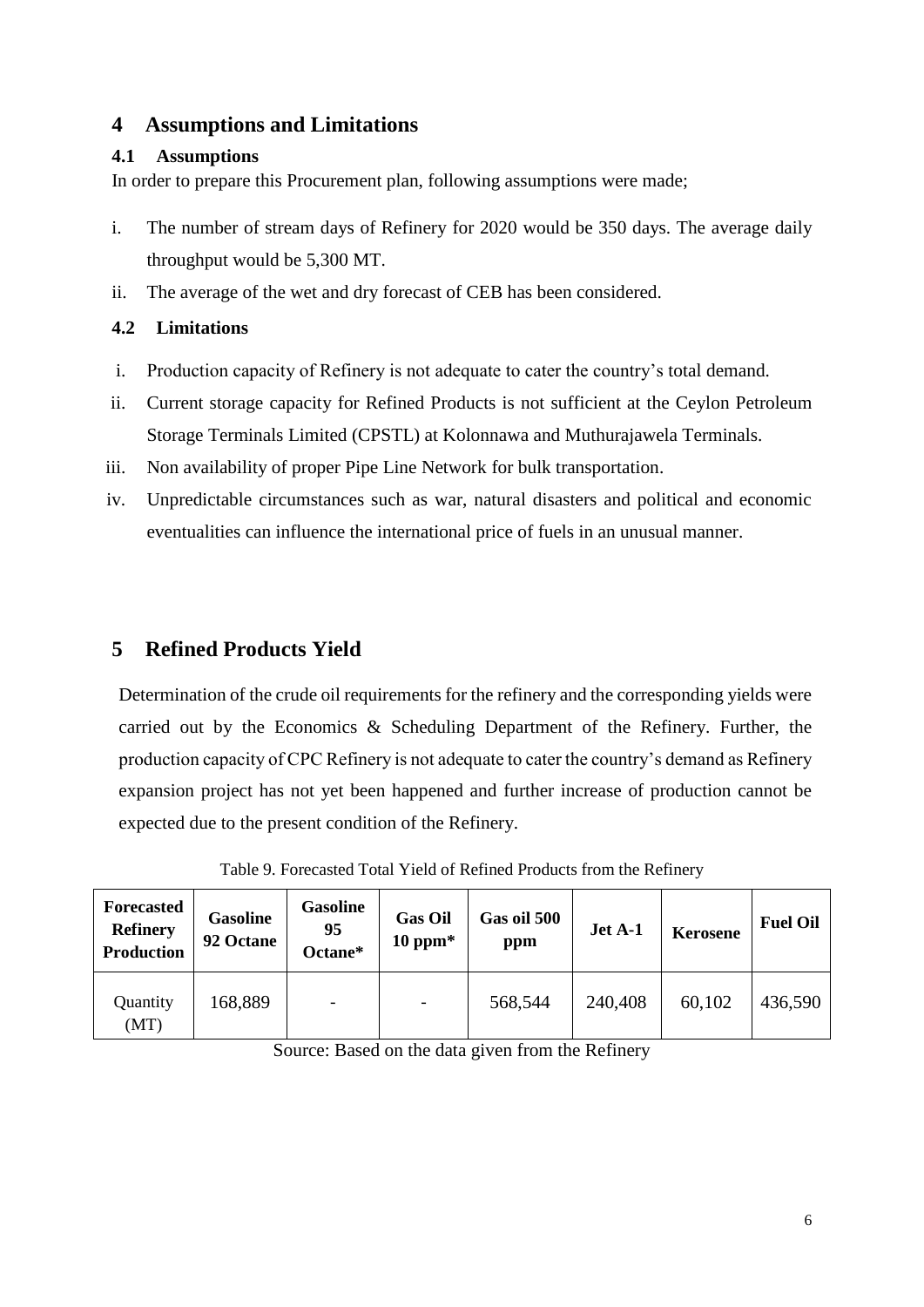### <span id="page-9-0"></span>**6 Crude oil and Refined Products Purchase Plan 2021**

At the CPC Refinery, Crude oil is processed and refined into petroleum products such as Gasoline, Kerosene and Diesel. Due to the refinery production is not adequate to cater the demand for petroleum products, CPC has to import refined petroleum products to satisfy the customer requirements. Following Table depicts the Crude oil purchase plan for 2021 with the current status of procurement preparedness activities.

<span id="page-9-1"></span>

| <b>Crude Type</b> | Quantity  | <b>Status of the</b>            | No. Of           |  |
|-------------------|-----------|---------------------------------|------------------|--|
|                   | (MT)      | <b>Tender</b>                   | <b>Shipments</b> |  |
| Murban Crude      | 1,669,500 | <b>Term Contract</b><br>Awarded | 18               |  |

Throughput per day: 5,300 MT Most feasible parcel size is 90,000 MT

Source: Based on the data given from the Refinery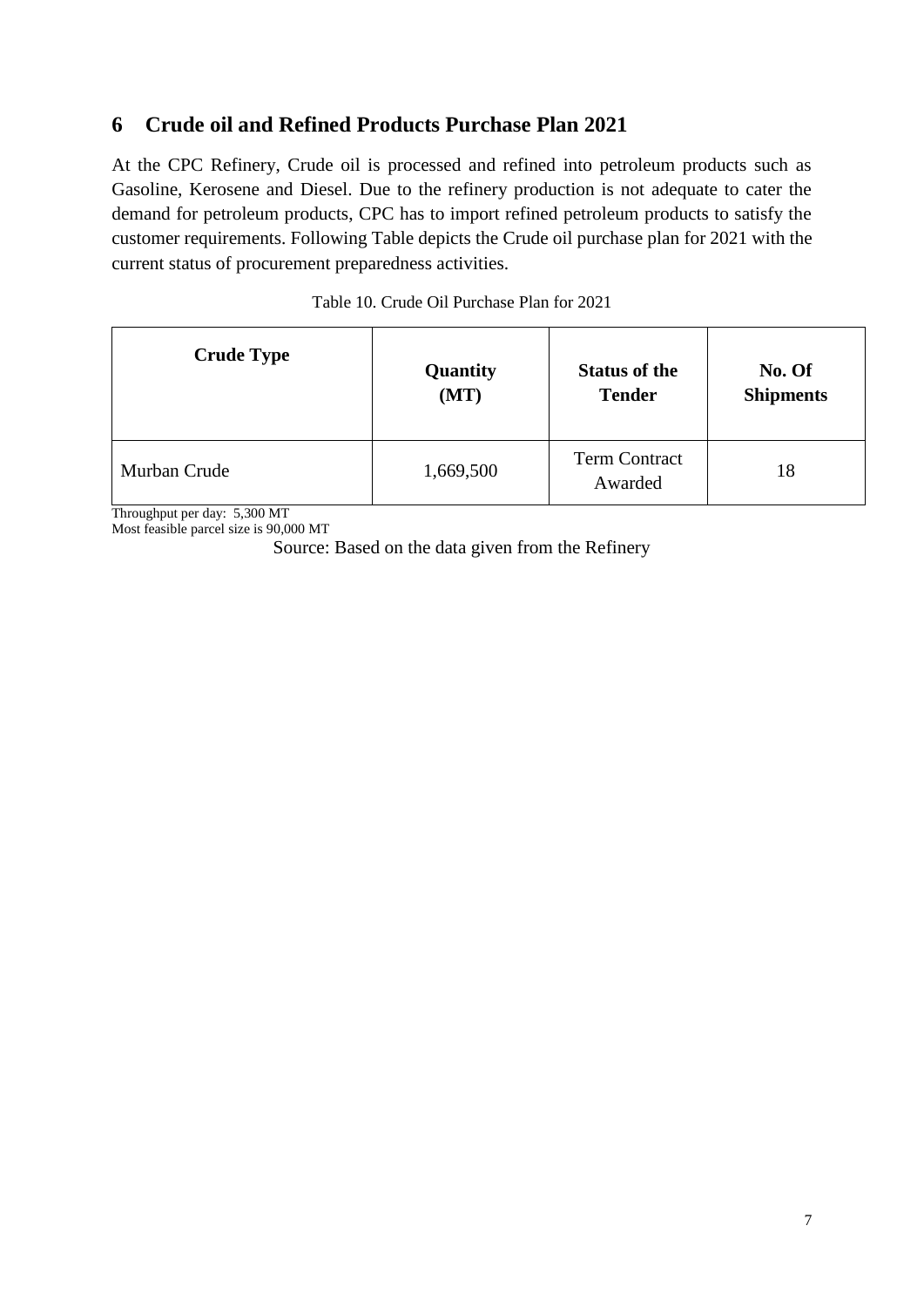# <span id="page-10-0"></span>**7 Cargo Combinations Planned under the existing Term Contracts**

<span id="page-10-1"></span>

| N <sub>0</sub> | <b>Term Contract Reference No.</b>                                                 | Name of the                                            | Product Type &                                                 | <b>Quantity per</b> | No. of           |
|----------------|------------------------------------------------------------------------------------|--------------------------------------------------------|----------------------------------------------------------------|---------------------|------------------|
|                |                                                                                    | <b>Supplier</b>                                        | <b>Combination</b>                                             | Shipment (MT)       | <b>Shipments</b> |
| 1              | <b>BK/TERM/CRUDE</b><br><b>OIL/MURBAN/2020-2021-R</b>                              | <b>Emirates National</b><br>Oil Company<br>(Singapore) | Murban Crude<br>Oil                                            | 90,000MT            | 12               |
| $\mathbf{2}$   | BK/TERM/GAS OIL(0.05%<br>M.S.)/GAS OIL $(0.001\%$<br>M.S.)/DTB-MUTHU/2020-<br>2021 | <b>Emirates National</b><br>Oil Company<br>(Singapore) | Gas Oil (0.05%<br>M.S.)<br>Gas Oil<br>$(0.001\% \text{ M.S.})$ | 30,300MT<br>7,000MT | 06               |
| 3              | BK/TERM/GAS OIL(0.05%<br>M.S.)/DTB-MUTHU/2020-<br>2021                             | <b>Emirates National</b><br>Oil Company<br>(Singapore) | Gas Oil (0.05%<br>M.S.                                         | 37,300MT            | 04               |
| $\overline{4}$ | BK/TERM/GASOLINE(92<br>UNL)/DTB-MUTHU/2020-<br>2021                                | E3 Energy,<br><b>UAE</b>                               | Gasoline (92<br>Unl)                                           | 35,300MT            | 06               |
| 5              | BK/TERM/GAS OIL(0.05%<br>M.S.)/MUTHU/2020-2021                                     | <b>Swiss Singapore</b><br>Pte Ltd, Singapore           | Gas Oil (0.05%<br>M.S.                                         | 37,300MT            | 06               |
| 6              | BK/TERM/GASOLINE(92-<br>95 UNL)/DTB-<br>MUTHU/2020-2021                            | <b>BB</b> Energy Asia Pte<br>Ltd                       | Gasoline (92<br>Unl)<br>Gasoline<br>$(95$ Unl $)$              | 26000MT<br>9000MT   | 07               |

Table 11. Forecasted Import Quantities under the term Contracts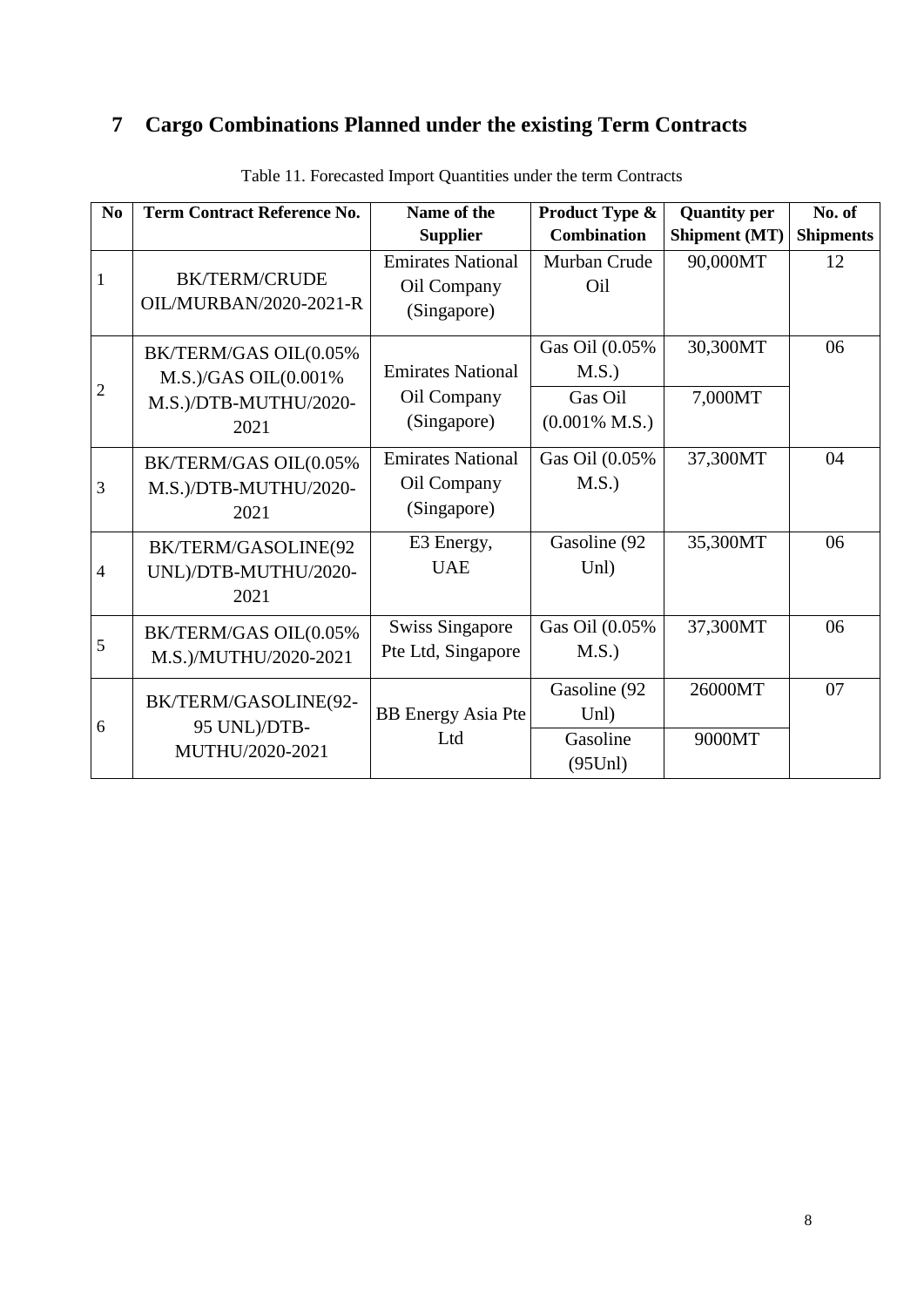# **8 Appendixes**

## **8.1 Appendix I**

### **Cost Estimation of Crude Oil and Petroleum Products**

<span id="page-11-3"></span><span id="page-11-2"></span><span id="page-11-1"></span><span id="page-11-0"></span>

|                                                                                                                     | Gasoline 92<br>RON (MT) | Gasoline 95<br>RON (MT)  | Gas Oil 10<br>ppm (MT) | Gas oil 500<br>ppm (with<br>CEB) (MT) | Jet / Kero<br>(MT) | <b>LSFO</b><br>(MT) | <b>HSFO</b><br>(MT) | Crude Oil<br>(MT)        | Av<br>Gas<br>(MT) | <b>Bitumen</b><br>(MT) |
|---------------------------------------------------------------------------------------------------------------------|-------------------------|--------------------------|------------------------|---------------------------------------|--------------------|---------------------|---------------------|--------------------------|-------------------|------------------------|
| <b>Forecasted Demand</b>                                                                                            | 1,255,148               | 177,770                  | 81,236                 | 2,125,052                             | 574,624            | 746,961             | 89,606              | 1,669,500                | 264               | 27,788                 |
| Stocks as at 31st<br>December 2020                                                                                  | 50,000                  | 6,000                    | 7,000                  | 150,000                               | 43,000             |                     |                     |                          |                   |                        |
| Forecasted Ref.<br>Production                                                                                       | 168,889                 | $\overline{\phantom{a}}$ |                        | 568,544                               | 300,510            | 436,590             |                     | $\overline{\phantom{a}}$ |                   | 25,088                 |
| Forecasted Qty. To be<br>Imported in MT                                                                             | 1,086,259               | 177,770                  | 81,236                 | 1,556,508                             | 274,114            | 310,371             | 89,606              | 1,669,500                | 264               | 2,700                  |
| Forecasted Qty. to be<br>Imported in BBL                                                                            | 8,981,252               | 1,469,804                | 604,265                | 11,577,912                            | 2,189,318          | 2,060,049           | 594,745             | 12,688,200               | 2,265             | 16,992                 |
| <b>Estimated DAP Value</b><br>per BBL(US\$)                                                                         | 63.62                   | 67.57                    | 69.62                  | 66.25                                 | 132.07             | 58.88               | 54.31               | 56.81                    |                   |                        |
| Value of Imports<br>$(US\$/Mn)$                                                                                     | 571.38                  | 99.32                    | 42.07                  | 767.05                                | 144.85             | 121.30              | 32.30               | 721.35                   |                   |                        |
| Total Estimated Value of Refined Products Imports (US\$/Mn) (with CEB requirement)                                  |                         |                          |                        |                                       |                    |                     |                     |                          |                   | 1,778                  |
| Total Estimated Value of Refined Products + Crude Oil Imports + Av. Gas + Bitumen (US\$/Mn)* (with CEB requirement) |                         |                          |                        |                                       |                    |                     |                     |                          |                   | 2,500                  |

Table 12. Cost Estimation of Crude Oil and Petroleum Products

Source: Based on the calculated data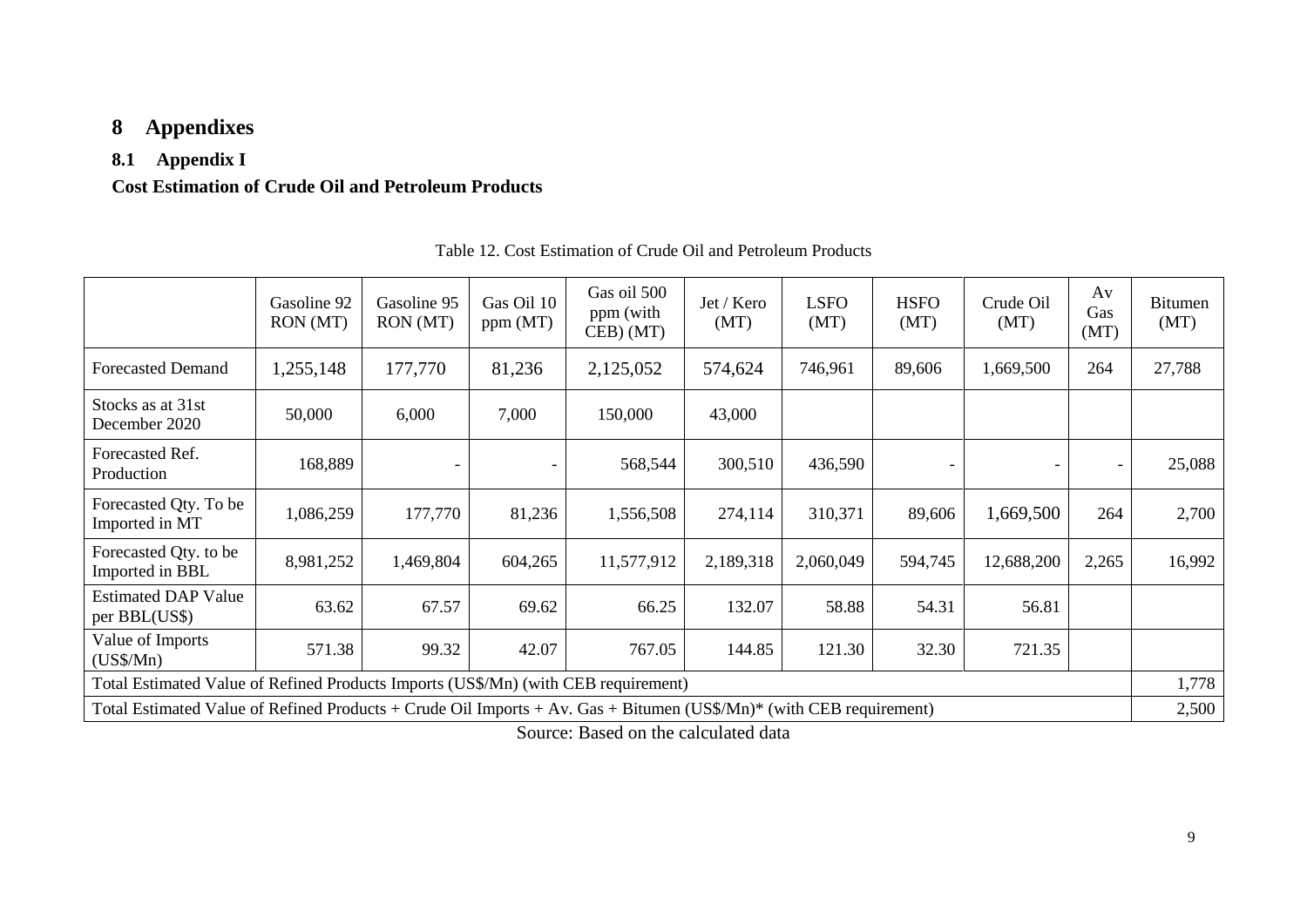#### <span id="page-12-0"></span>**8.2 Appendix II**



#### <span id="page-12-1"></span>**Graphical Representation of Gasoline 92 UNL Sales**

#### <span id="page-12-3"></span><span id="page-12-2"></span>**8.3 Appendix III Graphical Representation of Gasoline 95 UNL Sales**

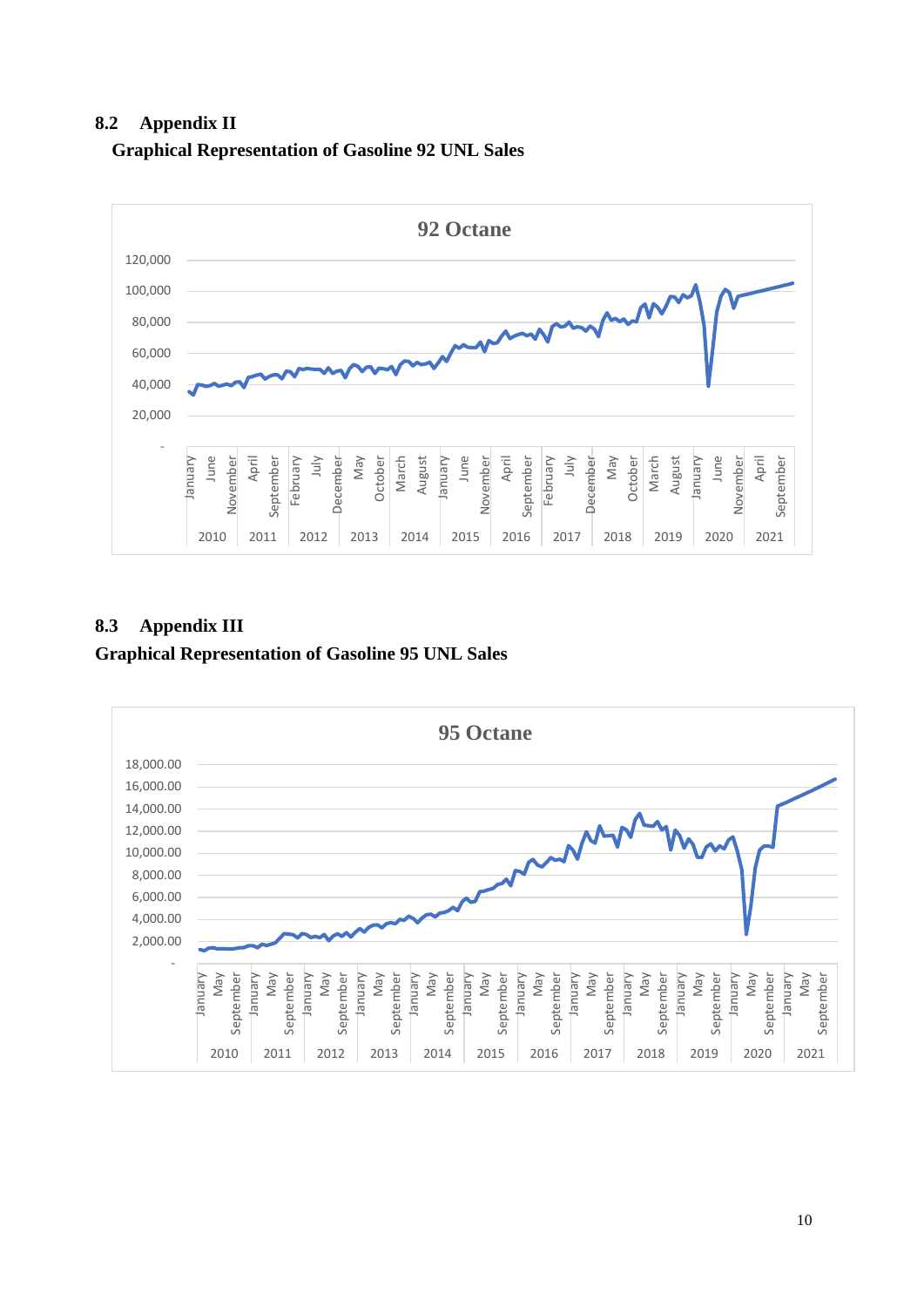<span id="page-13-1"></span><span id="page-13-0"></span>8.4 **Appendix IV Graphical Representation of Super Diesel Sales**



#### <span id="page-13-3"></span><span id="page-13-2"></span>**8.5 Appendix V Graphical Representation of Auto Diesel Sales**

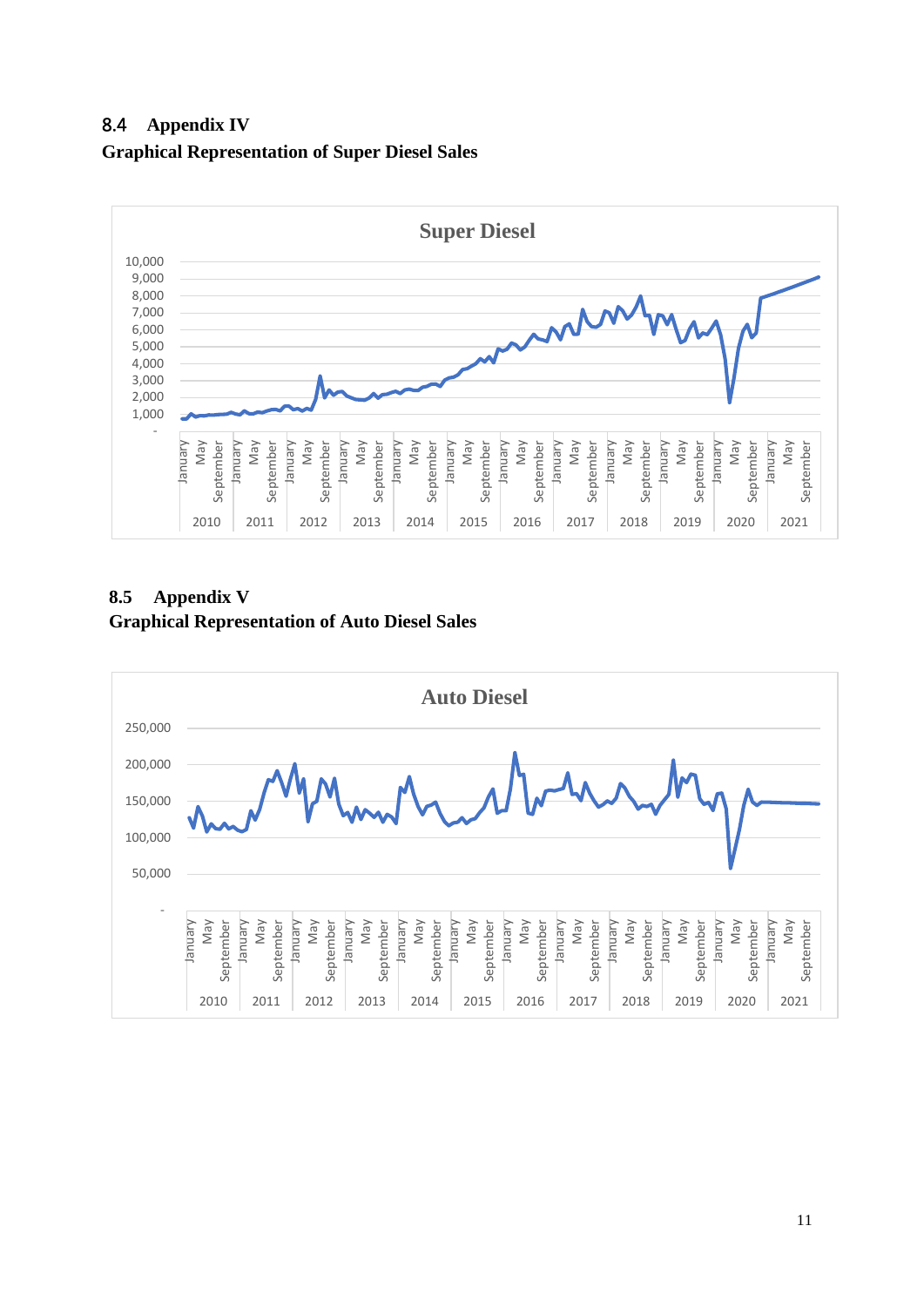<span id="page-14-1"></span><span id="page-14-0"></span>



<span id="page-14-3"></span><span id="page-14-2"></span>**8.7 Appendix – VII Graphical Representation of Lanka Industrial Kerosene**